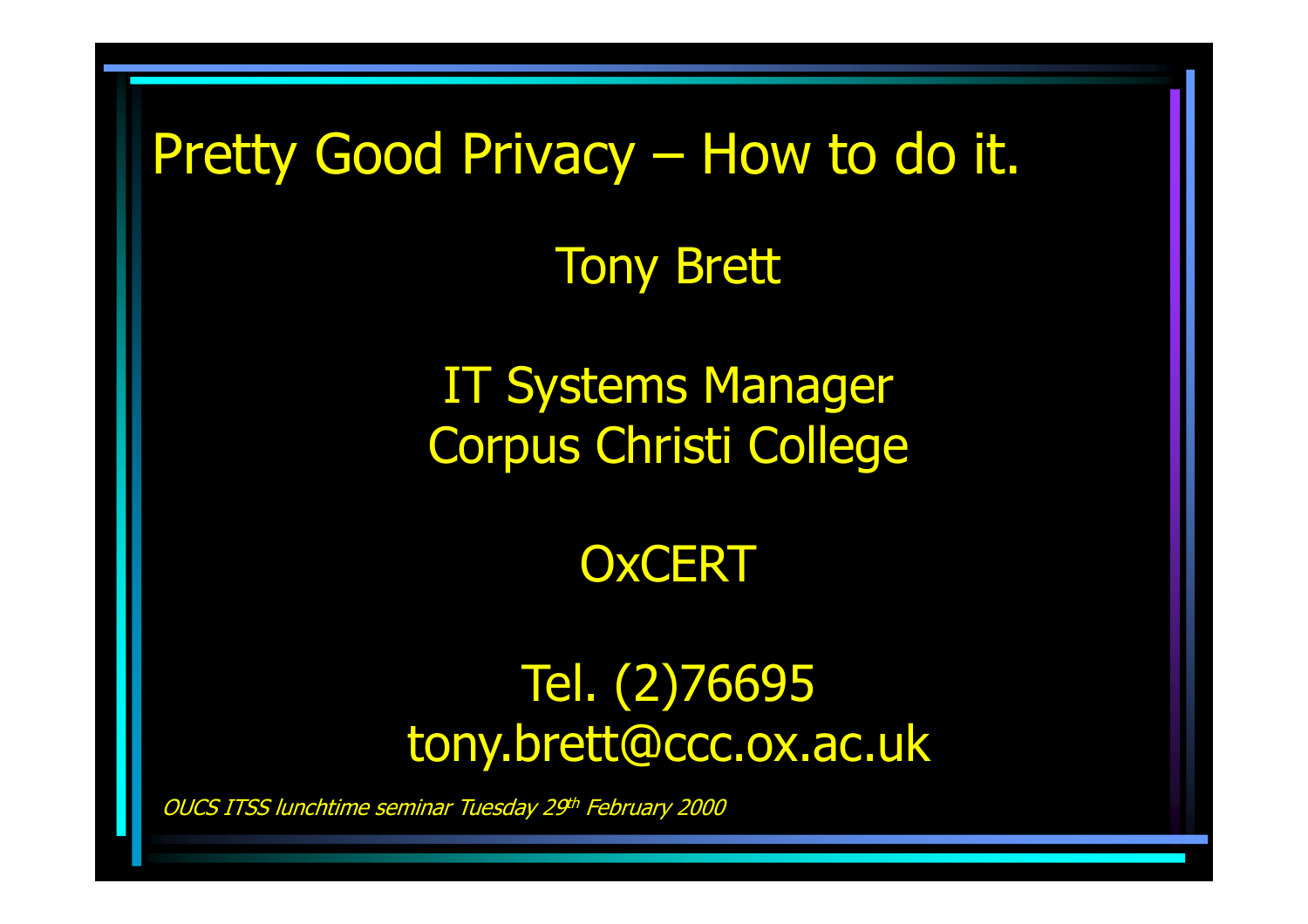### What is PGP?

- •Pretty Good Privacy
- •• 1976 – Diffie/Hellman<br>• 1977 – Pivest/Shamir
- $\bullet$ 1977 – Rivest/Shamir/Adleman
- •1991 – Zimmermann writes PGP
- •• Send E-mail securely to a known recipient
- •• Digitally sign E-mail so that the recipient(s) can be sure it is from you
- •Can also be used with file transfers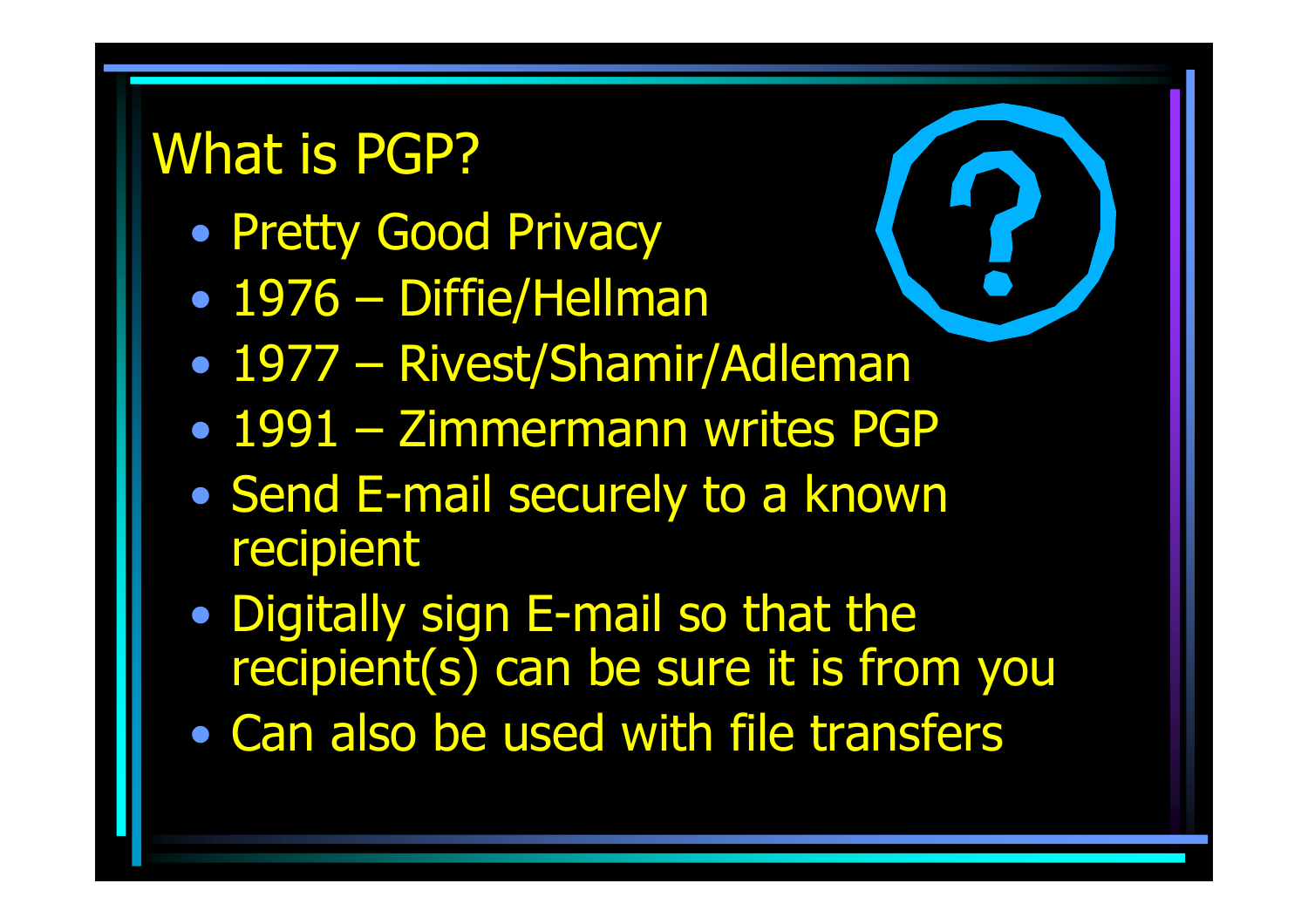## Why Bother?

- • Sending plain text E-mail is little more secure than sending a postcard – PGP enables encryption
- •• PGP is useful for digitally signing material that is important (case of tutorials being cancelled)
- •• Enables secure transactions over E-mail.
- $\bullet$ Pretty much unbreakable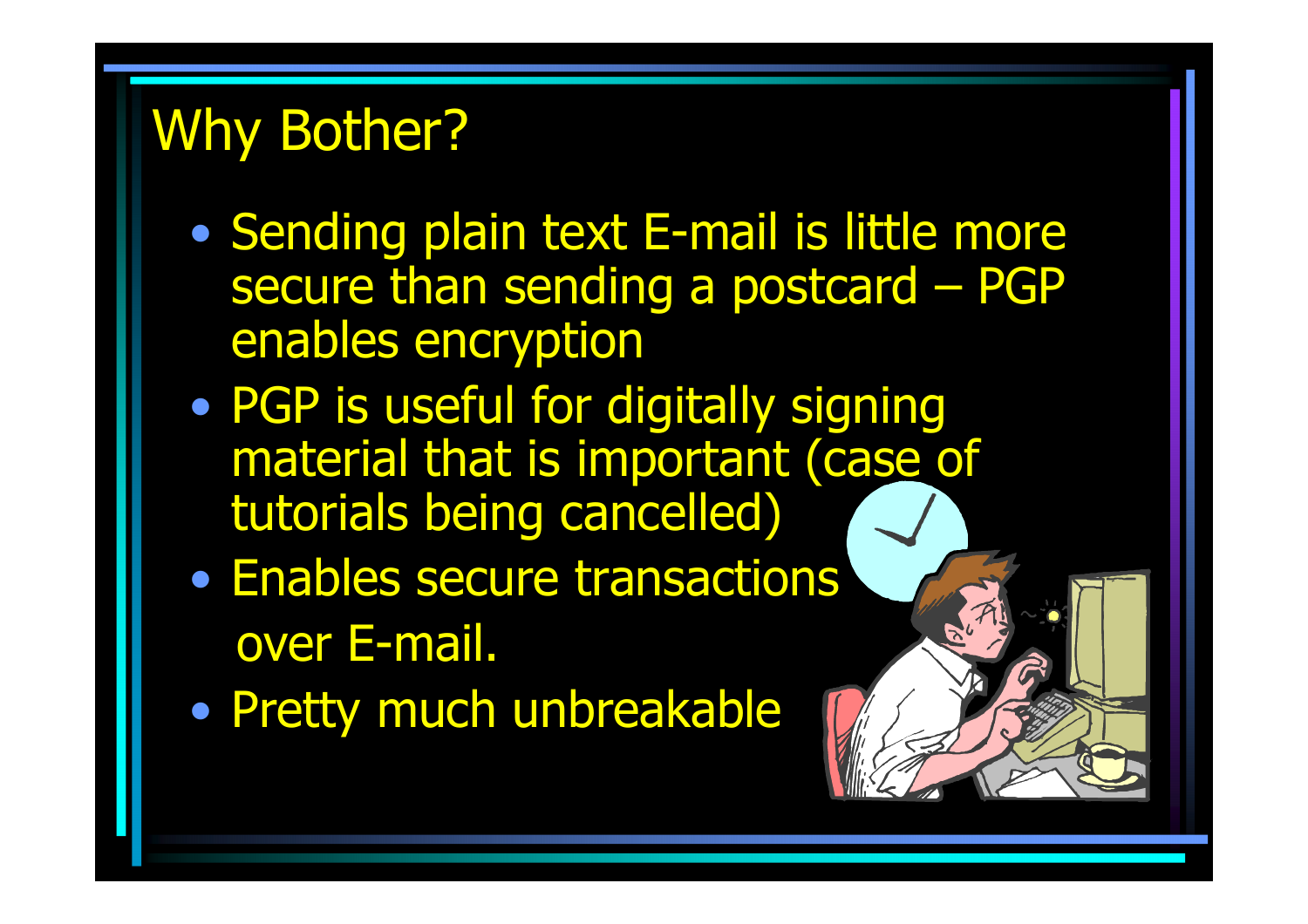## Key Pairs – public vs. private

- •• Types of Key – RSA vs DH/DSS<br>• Bublie is widely disseminated
- •• Public is widely disseminated - private<br>Rent secret with passphrase kept secret, with passphrase
- Fingerprints
- $\bullet$  Varying levels of security. 512-bit lowest. 2048-bit very secure
- •DEMO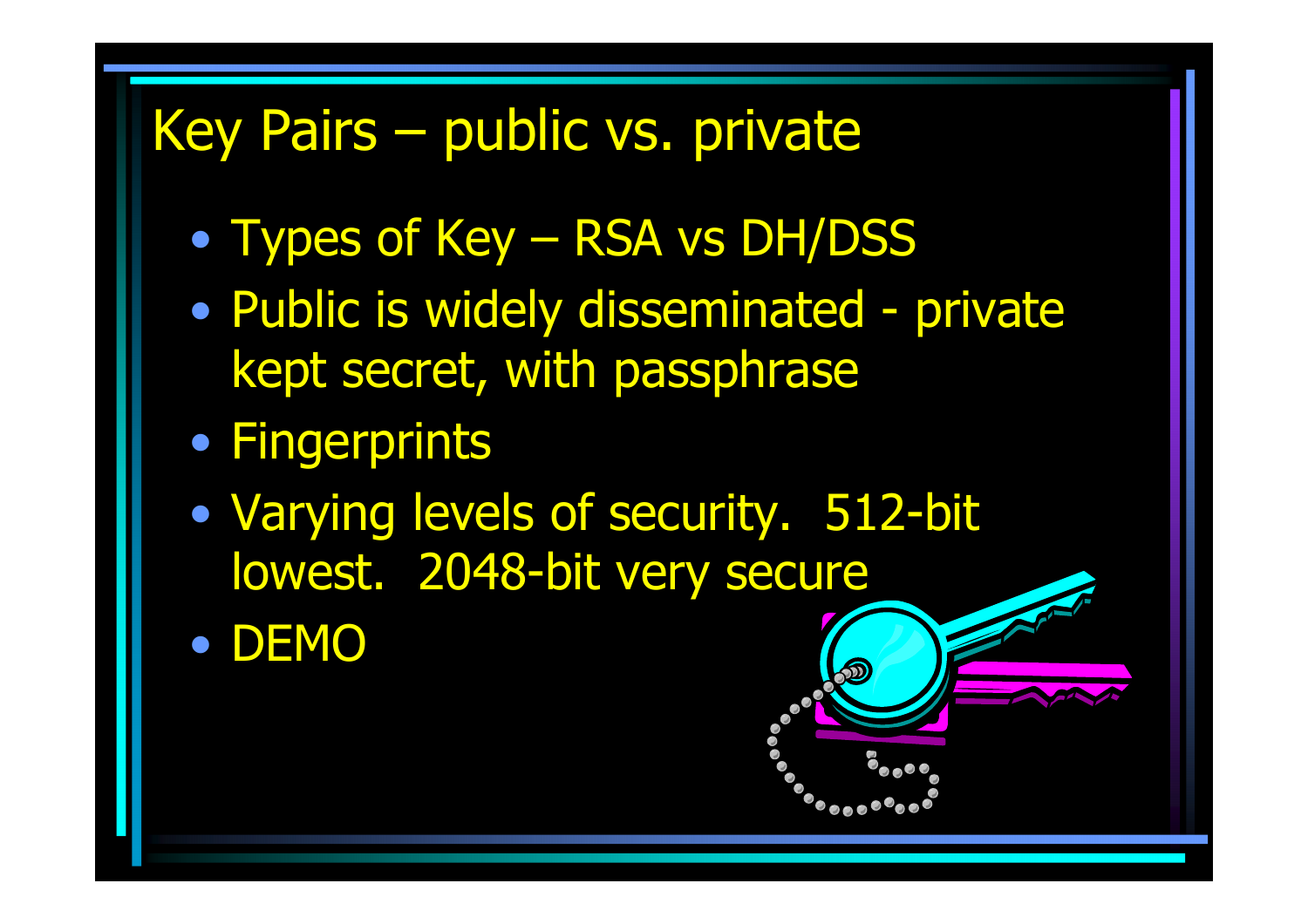#### PGP Servers

- •**• Servers that hold huge public key key** rings
- • Update to each other, accept and send updates from/to everyone
- •**• Better than everyone keeping a huge** key ring
- $\bullet$  Server addresses included with PGP software

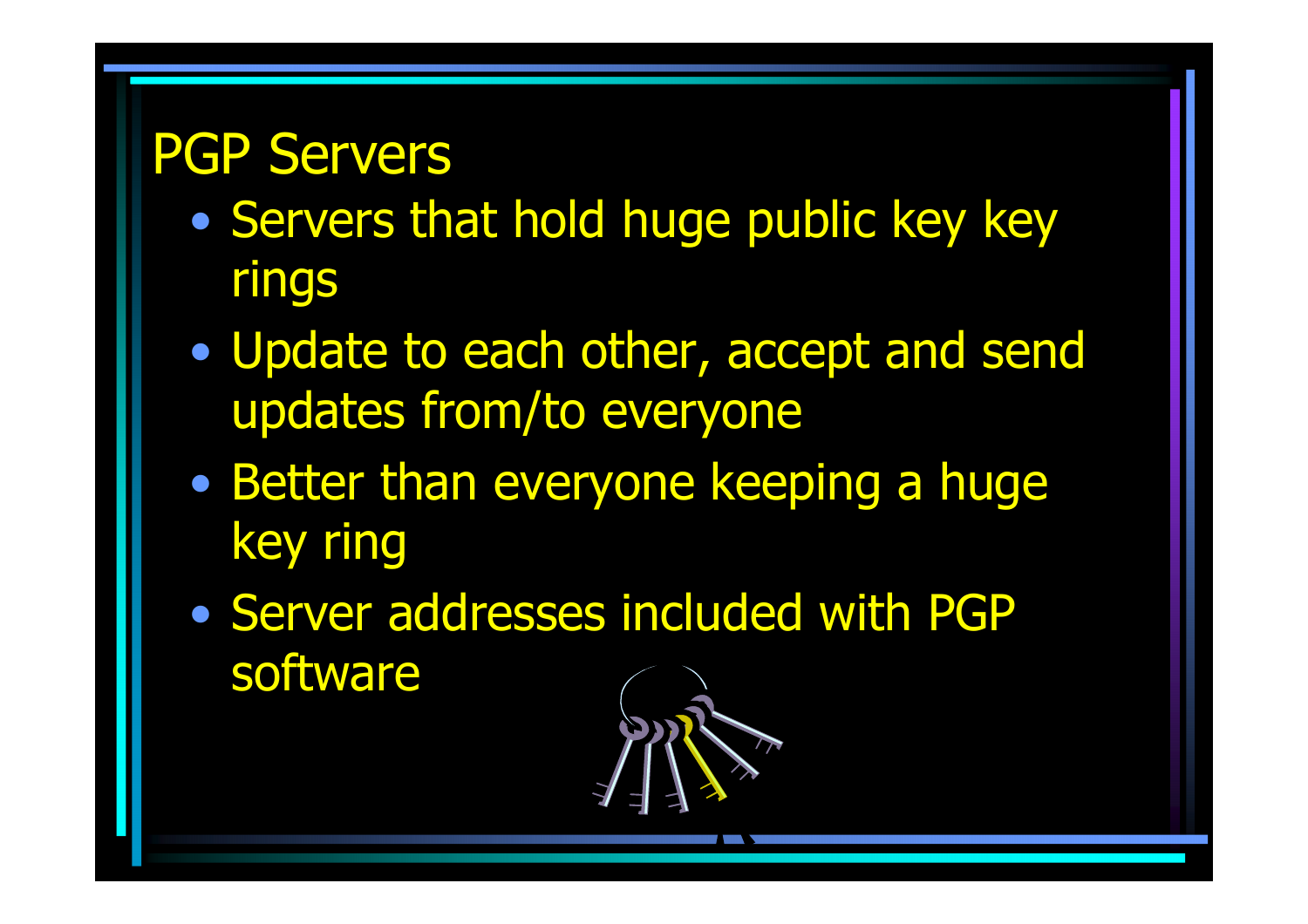#### Encrypting messages

- • Recipient's public key is used to encrypt message
- • Can use several different recipients' public keys then any one of the matching private keys are required to decrypt message
- •DEMO

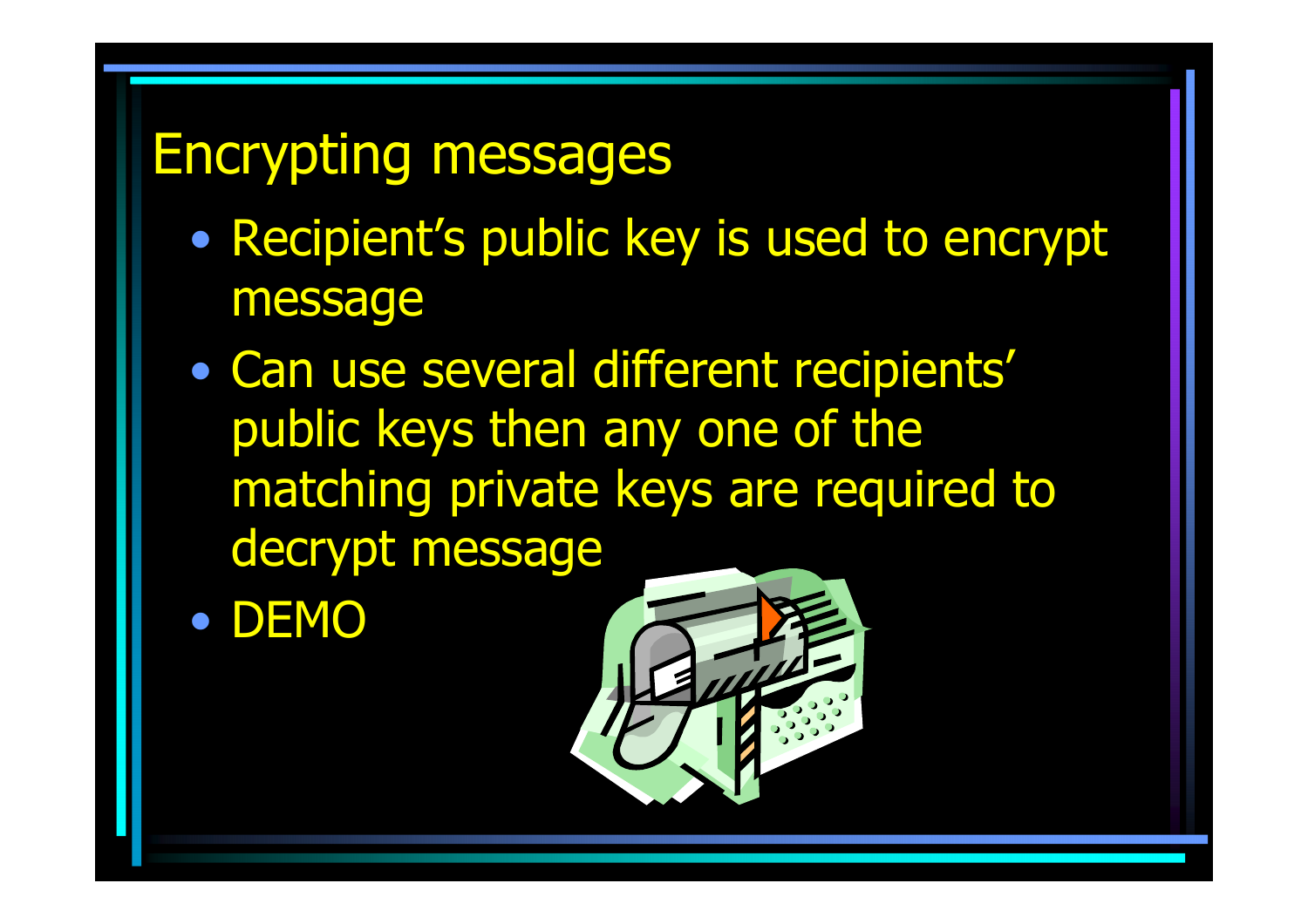### Signing Messages

- •• Sender's private key is used to encrypt some or all of the message
- • Public key of sender is widely available so verification of signature is easy for
	- anyone
- •DEMO

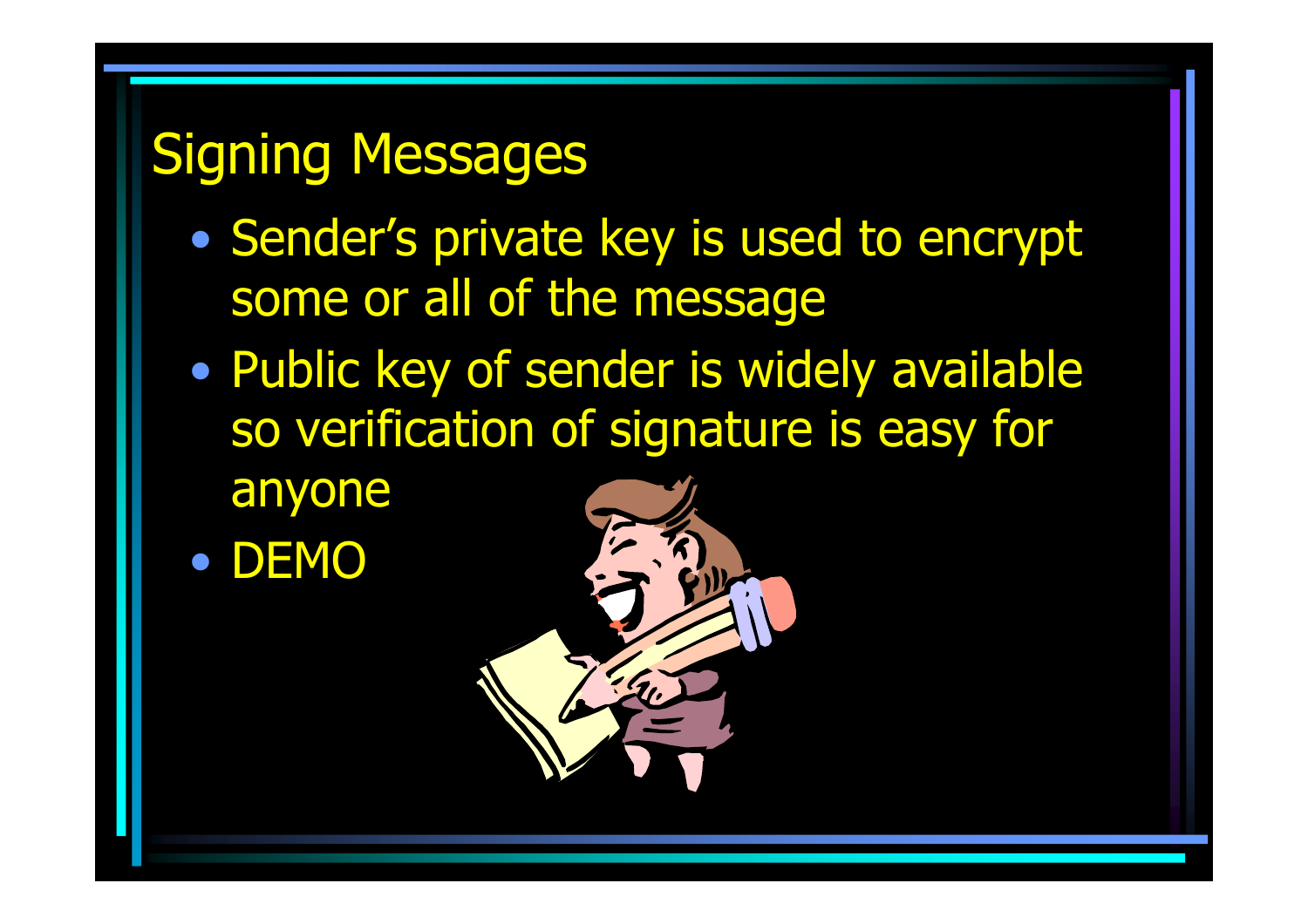## Signing Keys. Why?

- •• How do you know that a person's key is really theirs?
- •• Get owner to repeat fingerprint to you in person on on phone if you know their voice before signing key
- •Unsigned keys are a security risk
- •Key signing sessions involve just this
- • http://www.ox.compsoc.net/compsoc/events/pgp-keysigning.html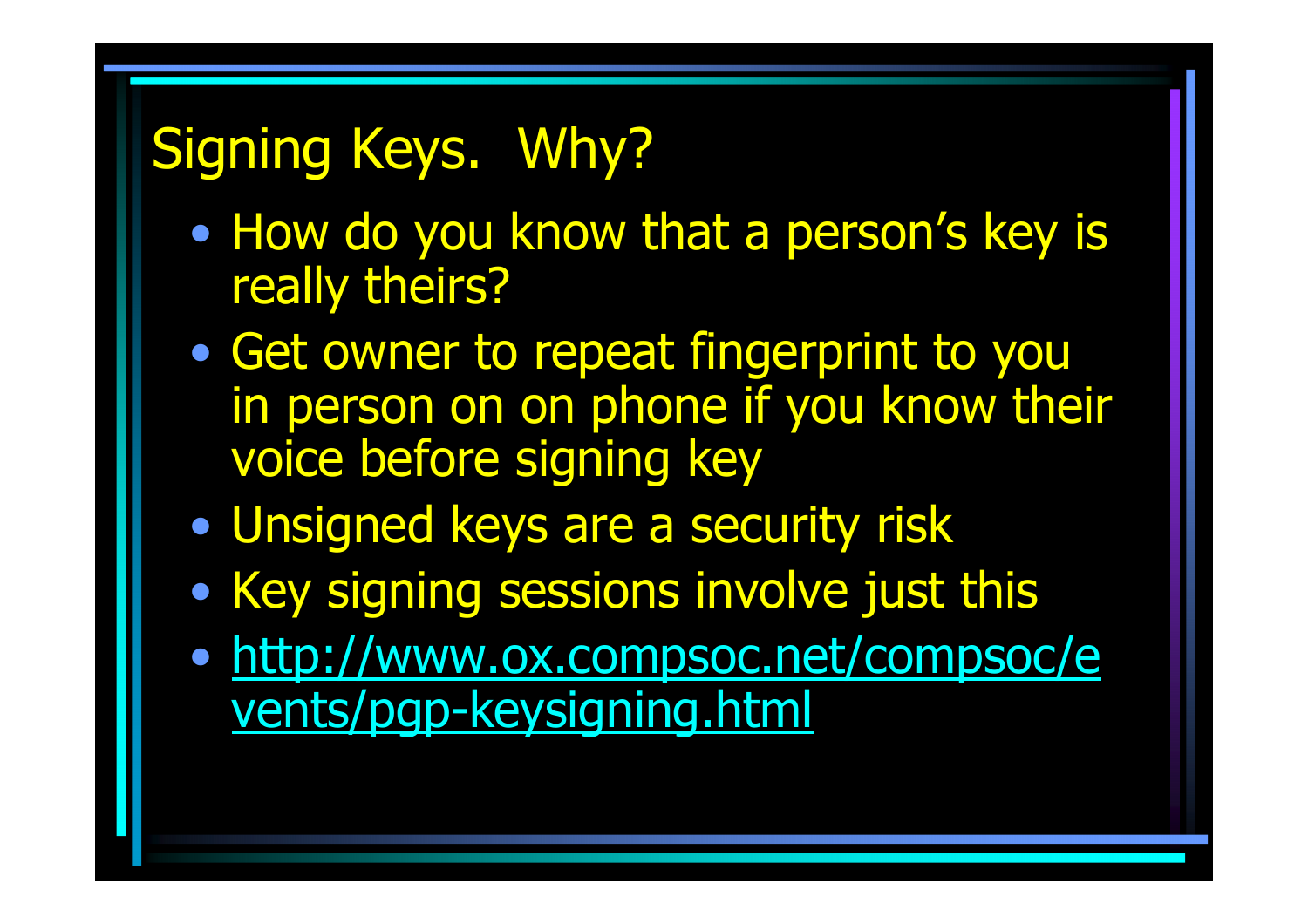### The Software

- $\bullet$ Versions for PC, Mac, UNIX etc…
- $\bullet$ Command-line & GUI
- $\bullet$ ftp://ftp.ox.ac.uk/pub/pgp/pgpi/
- $\bullet$ Version 6.0.2i
- Linewrap
- $\bullet$ • Sable/Ermine
- DEMO



: © 1998. Network Associates All rights reserved worldwi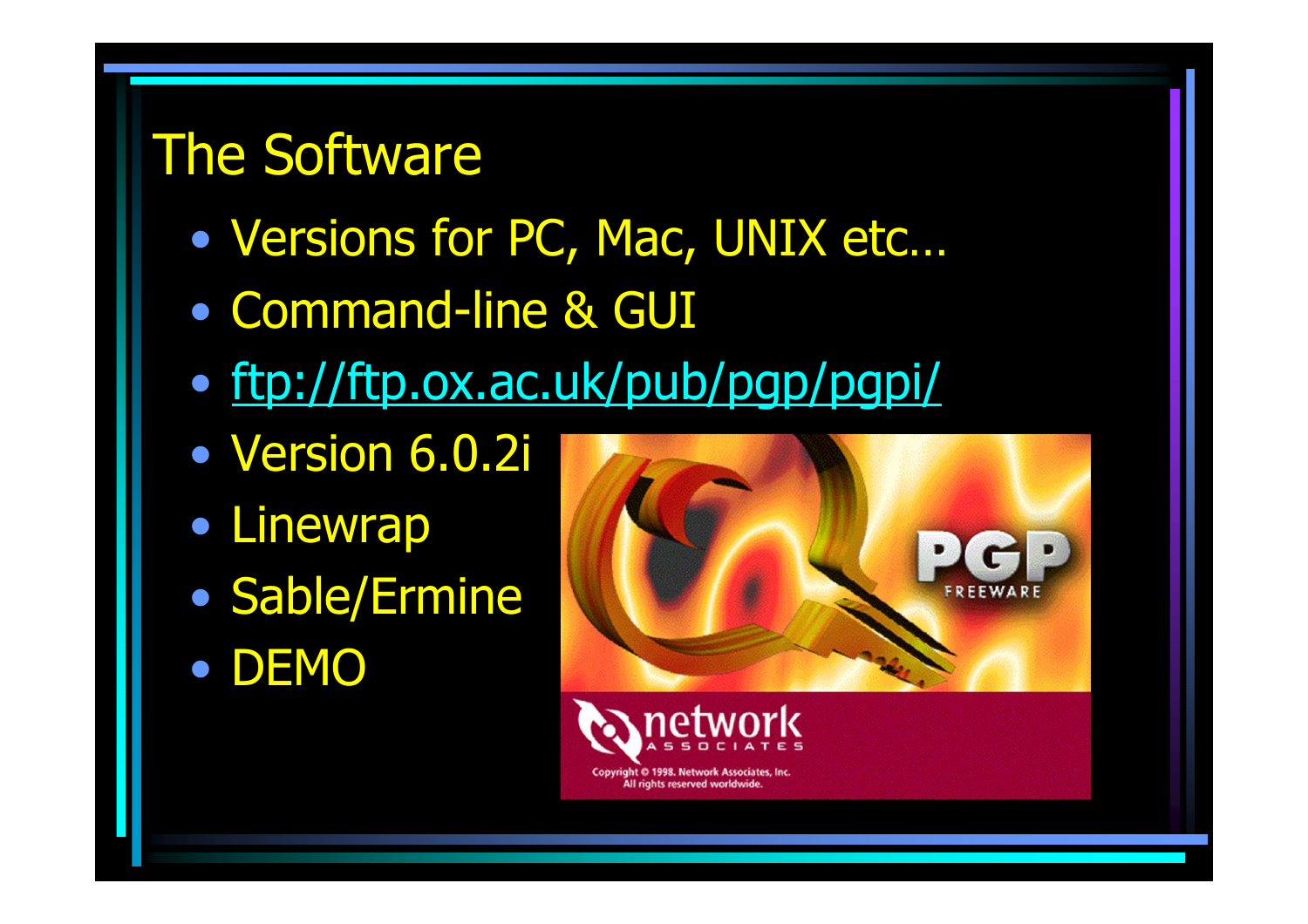# Using PGP with Simeon (ExecMail)

- $\bullet$  Plugin available for use with ExecMail 5.11 and PGP 6
- • execmailsecurity-pgp6plug-in\_130.exe $\bullet$ **.** DEMO

| <b>Compose Session Options</b><br>×                      |                         |                                                                           |
|----------------------------------------------------------|-------------------------|---------------------------------------------------------------------------|
| Options<br>Read Receipt                                  |                         |                                                                           |
| Delivery Receipt                                         |                         | <b>PGP Decryption Passphrase</b><br>$\vert x \vert$                       |
| Save Message                                             |                         |                                                                           |
| Queue Message                                            |                         | Message was encrypted to the following public key[s]:                     |
| Message Priority<br><b>6</b> Normal<br>C Urgent<br>C Low |                         | (DH/4096)<br>Jane Smith <jane.smith@abc.company></jane.smith@abc.company> |
| Security Options                                         |                         | Enter passphrase for your private key:                                    |
| $\Gamma$ Sign<br>$\Gamma$ Encrypt                        | Options                 | <b>xxxxxxxxxxxxxxxxxxxxxxx</b>                                            |
| PGP/MIME<br>Format                                       | Choose<br>PGP<br>Pormat | Cancel<br>OK                                                              |
| Compose Window after Sending                             |                         |                                                                           |
| G Close<br>C Remain<br>$\Gamma$ Clear                    |                         |                                                                           |
| OK<br>Cancel                                             |                         |                                                                           |
|                                                          |                         |                                                                           |
|                                                          |                         |                                                                           |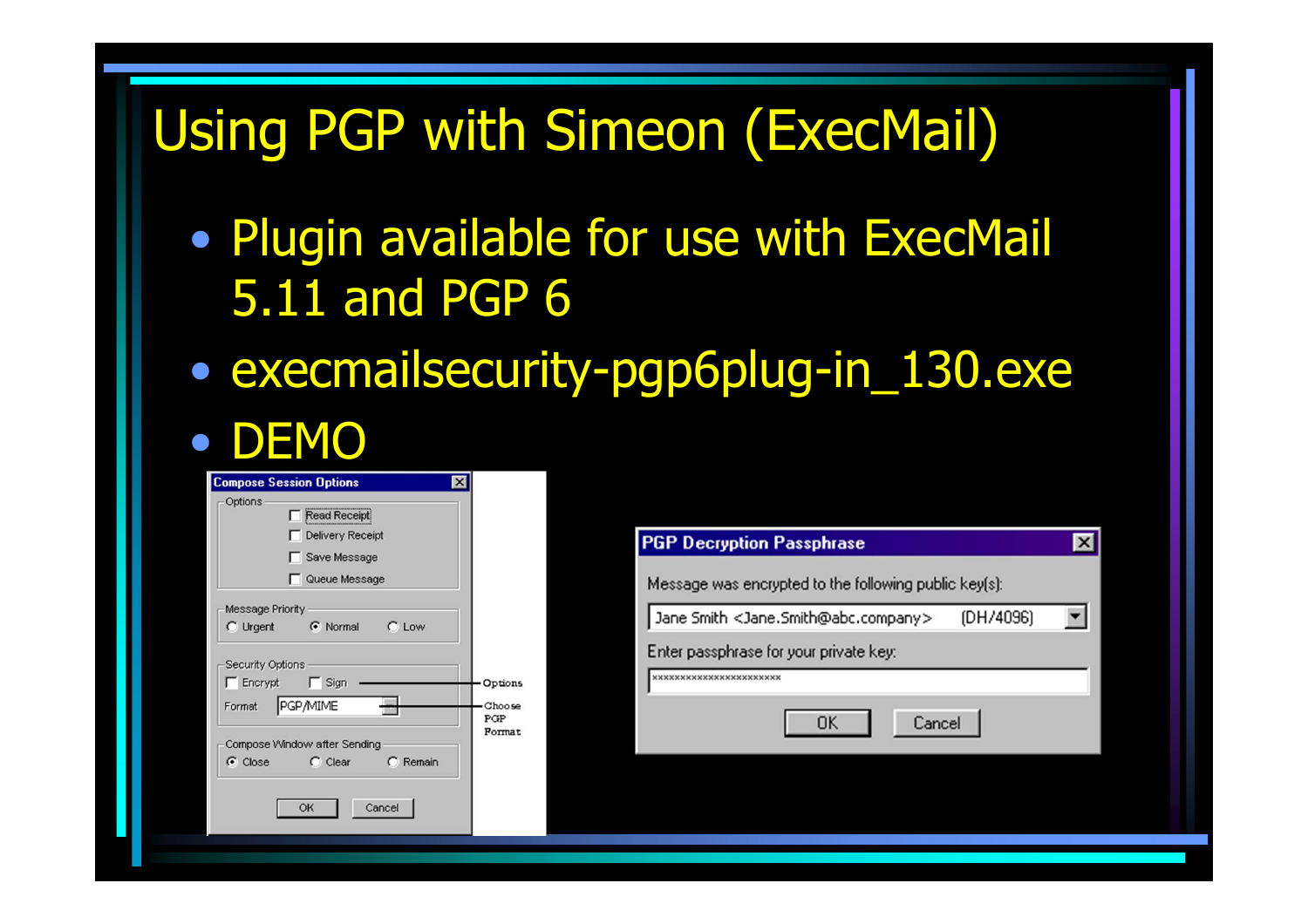### Using PGP with Eudora, Outlook

 $\bullet$  Plugins available with PGP 6.0.2i and above on Win32 at install time

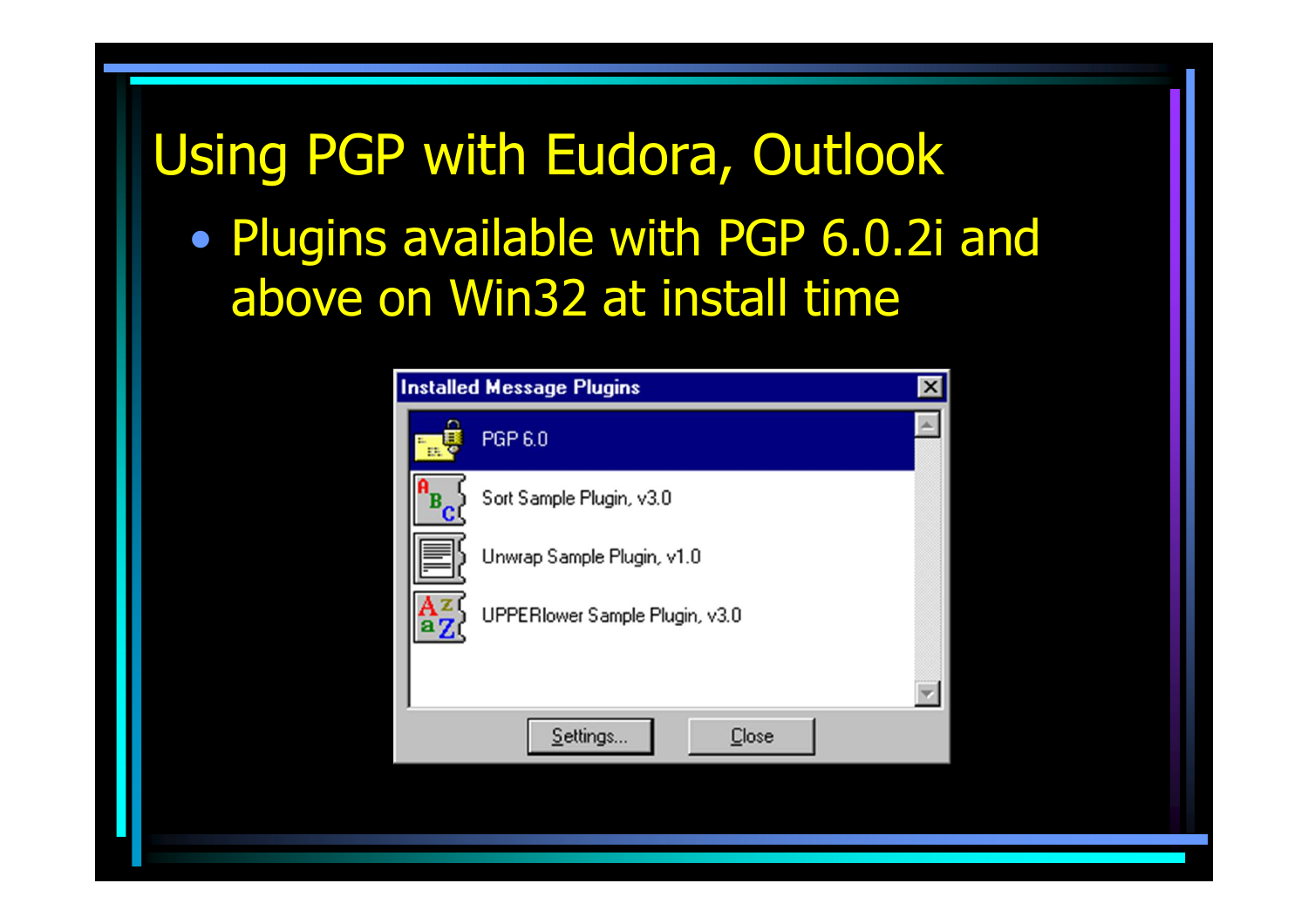# Using PGP with Pegasus Mail

- http://www.pegasus.usa.com/encrypt.asp
- PGPMP

| Edit Addresses Tools Folder idw's PGP-Frontend Window Help<br>Eile<br><b>X △ △ 图 日 3 1 【 KI <default></default></b><br>EDX<br>New mail folder (0 messages)<br>Reply<br>Delete<br>Forward<br>Move<br>Copy<br>Info<br>Open<br>█▚▚▔█▚▚<br>國友<br>$\rightarrow \rightarrow +$<br>$\mathbb{R}^n$ $\rightarrow$ $\boxed{0}$<br>$m \rightarrow m$<br>$m \rightarrow ?$<br>Date/Time<br>From<br>Subject<br>Size<br>Version 4.2.0 / 1-2000<br><sup>©</sup> by: Michael in der Wiesche 1999/2000<br>idw's PGP-Frontend<br>http://www.pmpgp.de<br>idw.doc@t-online.de<br>$\blacktriangledown$<br>$\bullet$<br>Tony.CCC<br>Press <f1> for help<br/>0 new</f1> | <b>XX Pegasus Mail</b> |  |  |  |  |  |  |  |  | $\blacksquare$ $\blacksquare$ $\times$ |
|--------------------------------------------------------------------------------------------------------------------------------------------------------------------------------------------------------------------------------------------------------------------------------------------------------------------------------------------------------------------------------------------------------------------------------------------------------------------------------------------------------------------------------------------------------------------------------------------------------------------------------------------------|------------------------|--|--|--|--|--|--|--|--|----------------------------------------|
|                                                                                                                                                                                                                                                                                                                                                                                                                                                                                                                                                                                                                                                  |                        |  |  |  |  |  |  |  |  |                                        |
|                                                                                                                                                                                                                                                                                                                                                                                                                                                                                                                                                                                                                                                  |                        |  |  |  |  |  |  |  |  |                                        |
|                                                                                                                                                                                                                                                                                                                                                                                                                                                                                                                                                                                                                                                  |                        |  |  |  |  |  |  |  |  |                                        |
|                                                                                                                                                                                                                                                                                                                                                                                                                                                                                                                                                                                                                                                  |                        |  |  |  |  |  |  |  |  |                                        |
|                                                                                                                                                                                                                                                                                                                                                                                                                                                                                                                                                                                                                                                  |                        |  |  |  |  |  |  |  |  |                                        |
|                                                                                                                                                                                                                                                                                                                                                                                                                                                                                                                                                                                                                                                  |                        |  |  |  |  |  |  |  |  |                                        |
|                                                                                                                                                                                                                                                                                                                                                                                                                                                                                                                                                                                                                                                  |                        |  |  |  |  |  |  |  |  |                                        |
|                                                                                                                                                                                                                                                                                                                                                                                                                                                                                                                                                                                                                                                  |                        |  |  |  |  |  |  |  |  |                                        |
|                                                                                                                                                                                                                                                                                                                                                                                                                                                                                                                                                                                                                                                  |                        |  |  |  |  |  |  |  |  |                                        |
|                                                                                                                                                                                                                                                                                                                                                                                                                                                                                                                                                                                                                                                  |                        |  |  |  |  |  |  |  |  |                                        |
|                                                                                                                                                                                                                                                                                                                                                                                                                                                                                                                                                                                                                                                  |                        |  |  |  |  |  |  |  |  |                                        |
|                                                                                                                                                                                                                                                                                                                                                                                                                                                                                                                                                                                                                                                  |                        |  |  |  |  |  |  |  |  |                                        |
|                                                                                                                                                                                                                                                                                                                                                                                                                                                                                                                                                                                                                                                  |                        |  |  |  |  |  |  |  |  |                                        |
|                                                                                                                                                                                                                                                                                                                                                                                                                                                                                                                                                                                                                                                  |                        |  |  |  |  |  |  |  |  |                                        |
|                                                                                                                                                                                                                                                                                                                                                                                                                                                                                                                                                                                                                                                  |                        |  |  |  |  |  |  |  |  |                                        |
|                                                                                                                                                                                                                                                                                                                                                                                                                                                                                                                                                                                                                                                  |                        |  |  |  |  |  |  |  |  |                                        |
|                                                                                                                                                                                                                                                                                                                                                                                                                                                                                                                                                                                                                                                  |                        |  |  |  |  |  |  |  |  |                                        |
|                                                                                                                                                                                                                                                                                                                                                                                                                                                                                                                                                                                                                                                  |                        |  |  |  |  |  |  |  |  |                                        |
|                                                                                                                                                                                                                                                                                                                                                                                                                                                                                                                                                                                                                                                  |                        |  |  |  |  |  |  |  |  |                                        |
|                                                                                                                                                                                                                                                                                                                                                                                                                                                                                                                                                                                                                                                  |                        |  |  |  |  |  |  |  |  |                                        |
|                                                                                                                                                                                                                                                                                                                                                                                                                                                                                                                                                                                                                                                  |                        |  |  |  |  |  |  |  |  |                                        |
|                                                                                                                                                                                                                                                                                                                                                                                                                                                                                                                                                                                                                                                  |                        |  |  |  |  |  |  |  |  |                                        |
|                                                                                                                                                                                                                                                                                                                                                                                                                                                                                                                                                                                                                                                  |                        |  |  |  |  |  |  |  |  |                                        |
|                                                                                                                                                                                                                                                                                                                                                                                                                                                                                                                                                                                                                                                  |                        |  |  |  |  |  |  |  |  |                                        |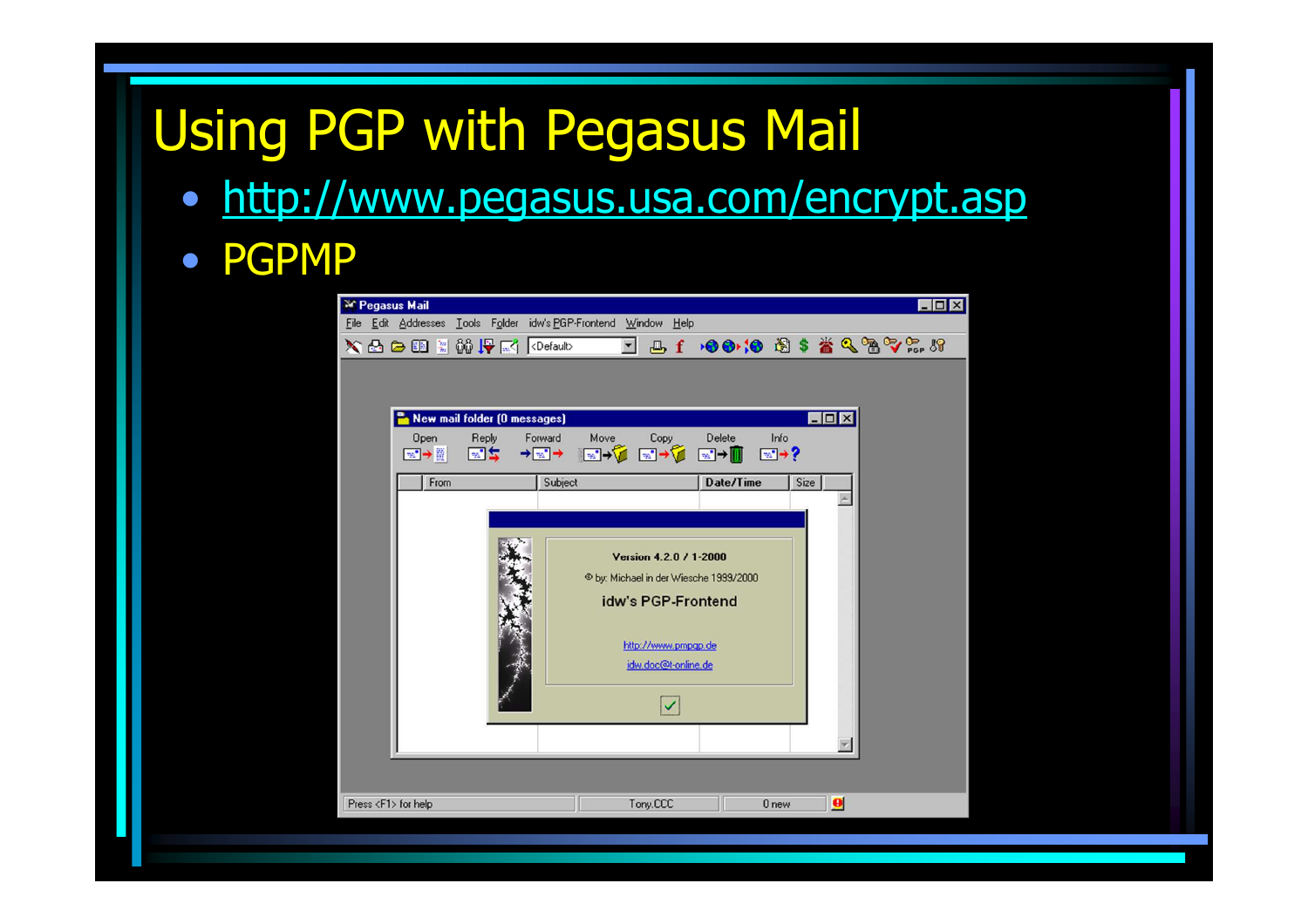## Using PGP with pine and elm on UNIX

- • Mkpgp can be used with PINE
	- http://www.wsu.edu/UNIX\_Systems/pgp/PGPmkPGP-readme.html
- • Elm has better in-built support than pine
- • Can just extract files and manually decrypt or manually encrypt and include files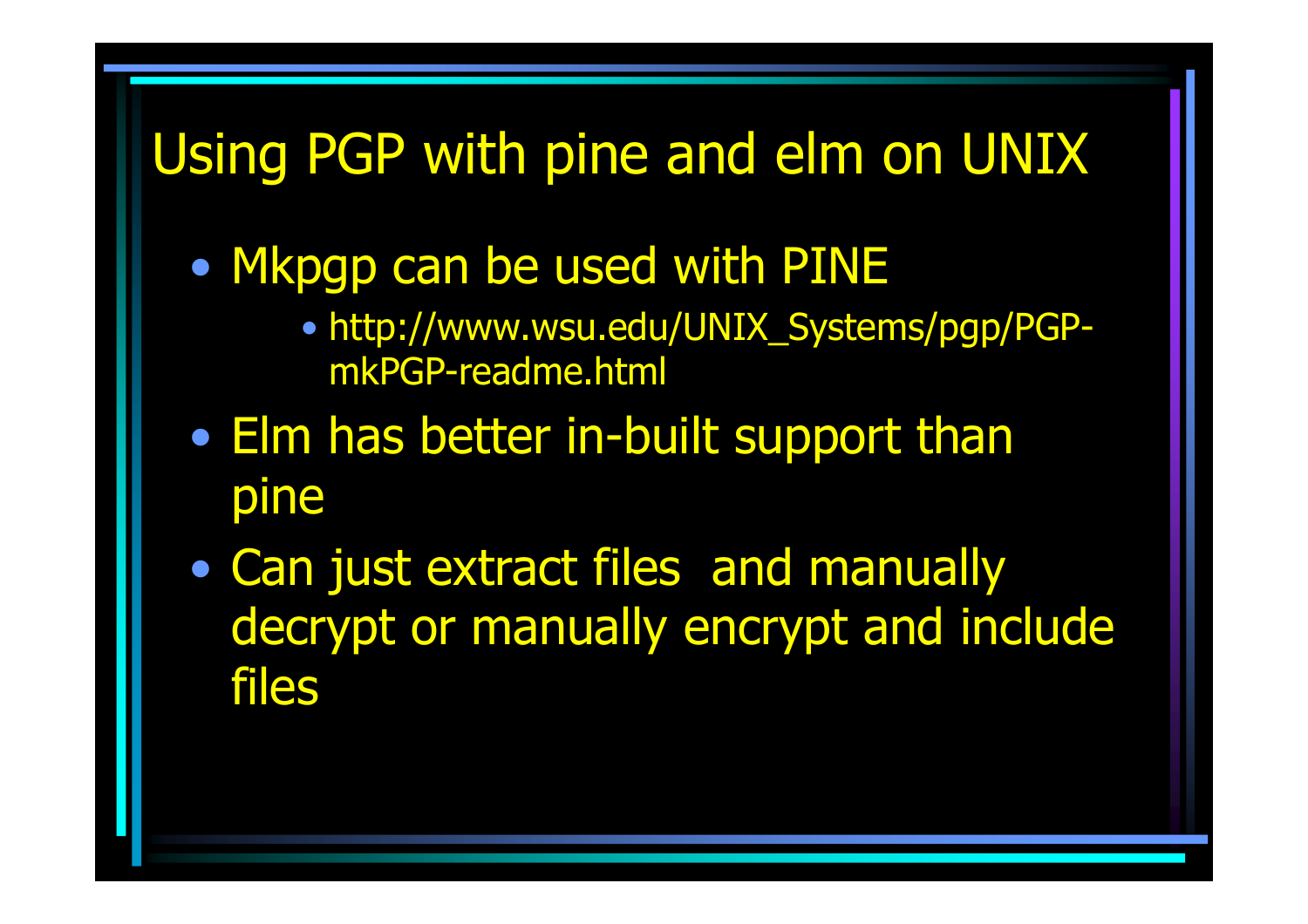## Using PGP with Herald (WING)

 $\bullet$  Easiest here to use PGPs ability to encrypt/decrypt the clipboard

| <b>DEMO</b><br><b>Select File(s) to Encrypt</b>                                                    |                                                                                                     | 7x                                                             |  |
|----------------------------------------------------------------------------------------------------|-----------------------------------------------------------------------------------------------------|----------------------------------------------------------------|--|
| Look in:                                                                                           | PGP602i<br>N                                                                                        | 回目<br>囲田                                                       |  |
| Documentation<br><b>PGP</b> Keyrings<br>Sample Keys<br>PGP_Client.prf<br>an Pgp60.cnt<br>Pgp60.hlp | an PGPdisk.cnt<br>C PGPdisk.exe<br>PGPdisk.hlp<br>PGPdiskResident.exe<br>SPGPkeys.exe<br>PGPlog.exe | <b>R</b> PGPtools.exe<br><b>合</b> PGPtray.exe<br>Uninstall.exe |  |
| File name:<br>Files of type:                                                                       | All Files (*.*)                                                                                     | Qpen<br>$\blacktriangledown$<br>Cancel                         |  |
|                                                                                                    |                                                                                                     | Clipboard                                                      |  |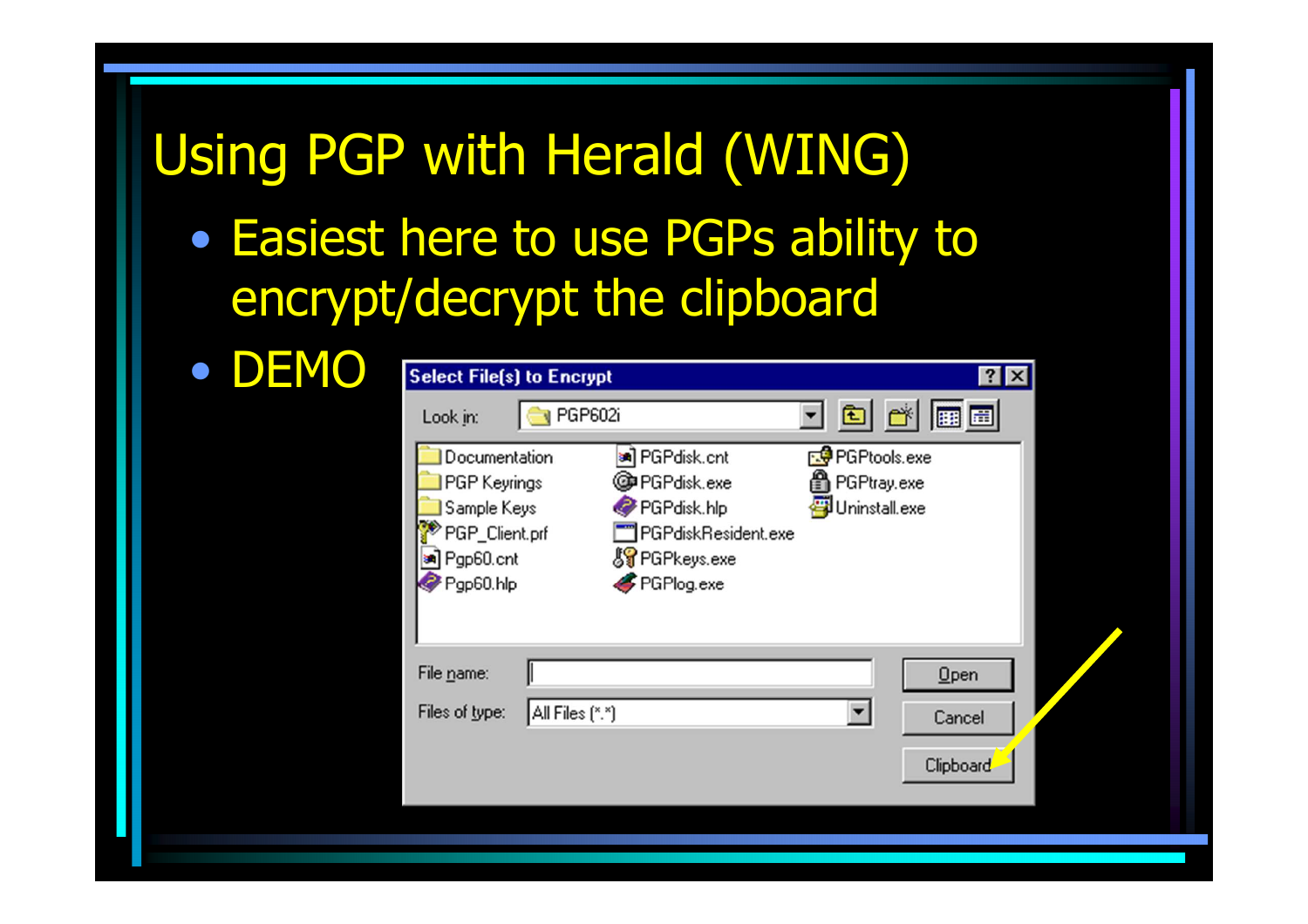#### Resources

- http://www.oucs.ox.ac.uk/email/secure.html
- http://www.pgpi.org/
- http://www.pgpi.org/doc/faq/
- $\bullet$ http://users.ox.ac.uk/~aesb/pgp.ppt